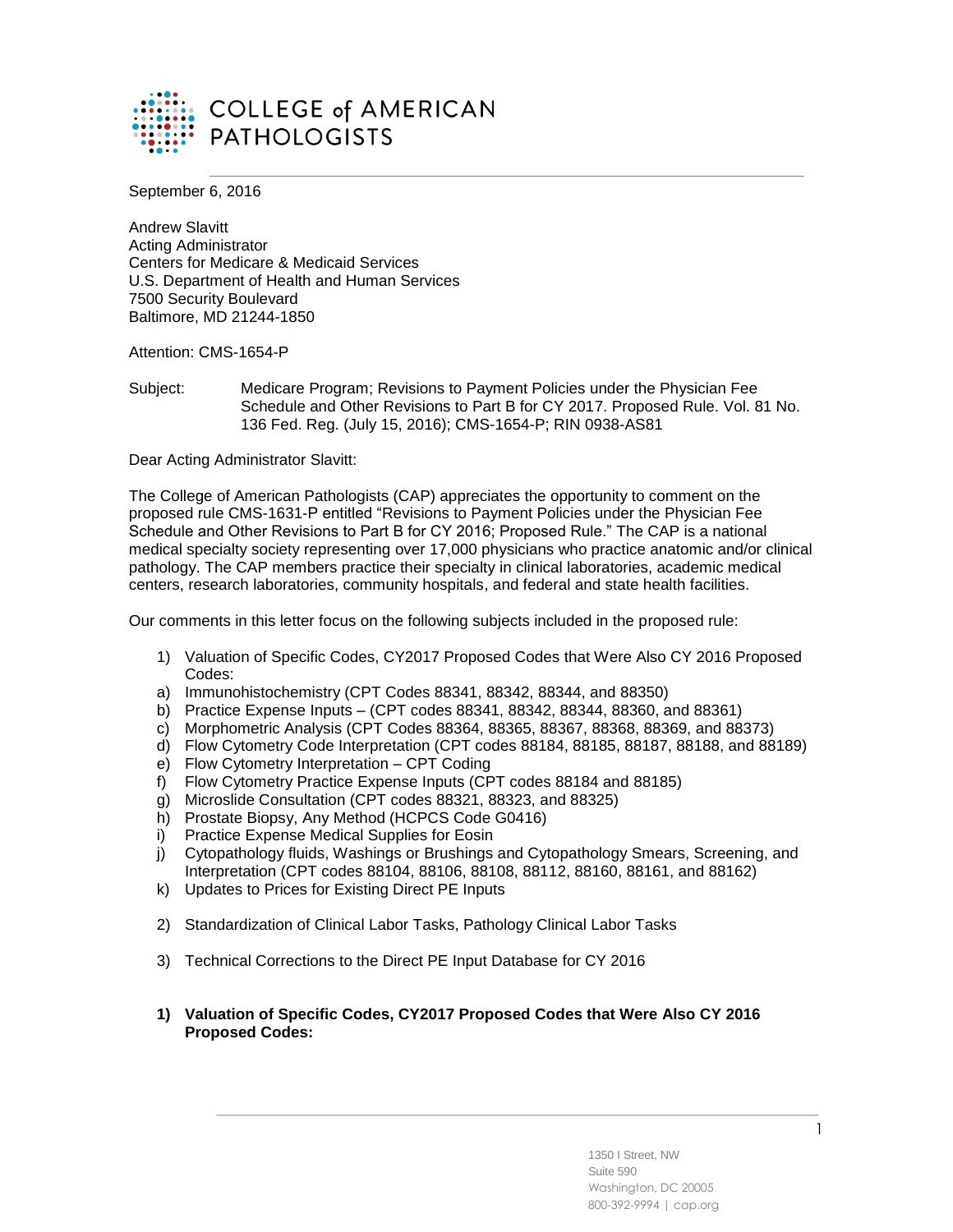

## **a) Immunohistochemistry and Immunofluorescence (CPT Codes 88341, 88342, 88344, and 88350)**

#### *88341 and 88350*

For CY 2017, the CMS is proposing physician work values of 0.56 for 88341 and 0.59 for 88350. Although these values represent an increase to the current CY 2016 physician work RVUs they still do not reflect the appropriate work involved compared to the base codes 88342 and 88346. While the CAP appreciates these increases that come closer to the RUC recommended values, they still do not represent the proper work RVUs for the work involved and present a rank order anomaly with respect to other services. The CMS proposes these values in relation to their corresponding base codes in a similar manner to two add-on intravascular ultrasound evaluation services, 37252 and 37253. These ultrasound services are add-on services involving the introduction of an ultrasound catheter over a guide wire to a noncoronary vessel for imaging, evaluation, and/or with therapeutic intervention. 37252 and 37253 involve an array of different components within a hospital surgical suite setting that are much different than work of pathology. **The two intravascular procedures are not comparable medical services to CPT codes 88342 and 88341 as well as CPT codes 88346 and 88350.**

The physician work of 88342, 88341, 88346, and 88350 involves the pathologists' verification of staining, examination of controls, evaluation of the presence and patterns of specimen specific staining, and interpretation the such staining patterns, histologic locations, and intensities to determine their histopathological and clinical significance. The pathologist then composes and dictates a report. This physician work is quite different from what is required for intravascular ultrasound procedures.

There are RUC surveys that evaluate physician work differentials between the base codes and the add-on codes for pathology services. Examples are CPT codes 88333 and 88334, and codes 88331 and 88332. These survey-documented differentials and the subsequent RUC recommended values reflect the accurate physician work differential and rank order with respect to other pathology services. In other RUC surveys for base and add-on codes, the physician work differentials are not apparent and therefore specialty society and RUC expert opinion appropriately valued the services. These examples illustrate that the RUC process works and indeed worked well with the recently valued immunohistochemistry, immunofluorescence studies, and morphometric analyses services. Despite this, the CMS did not accept the RUC recommended values.

Although in some medical procedures and services there may be efficiencies present through the lack of specific pre, intra, or post service physician work or intensities and complexities between base and add-on services, this is not the case for 88342, 88341, 88346, and 88350. Each of these pathology services is unique and distinct from all other medical services within and outside the domain of the specialty of pathology. There are differences in the components of each of the services and in their individual intensities and complexities that terminally compromise any attempt at rational comparison of the physician work of intravascular ultrasound services to pathology services.

Specifically, for additional immunohistochemistry services represented by add-on CPT code 88341 and immunofluorescence services by code 88350, each antibody is evaluated independently as part of a separate stain procedure on different slides. Each antibody has a specific staining pattern for true positivity as opposed to non-specific staining and the pattern of cytoplasmic versus nuclear versus membrane and heterogeneous versus homogenous staining must be individually evaluated for each stain. Each antibody provides specific additional information for the pathologist to interpret in order to arrive at a diagnosis for the specimen. Thus, each additional service is separate and distinct.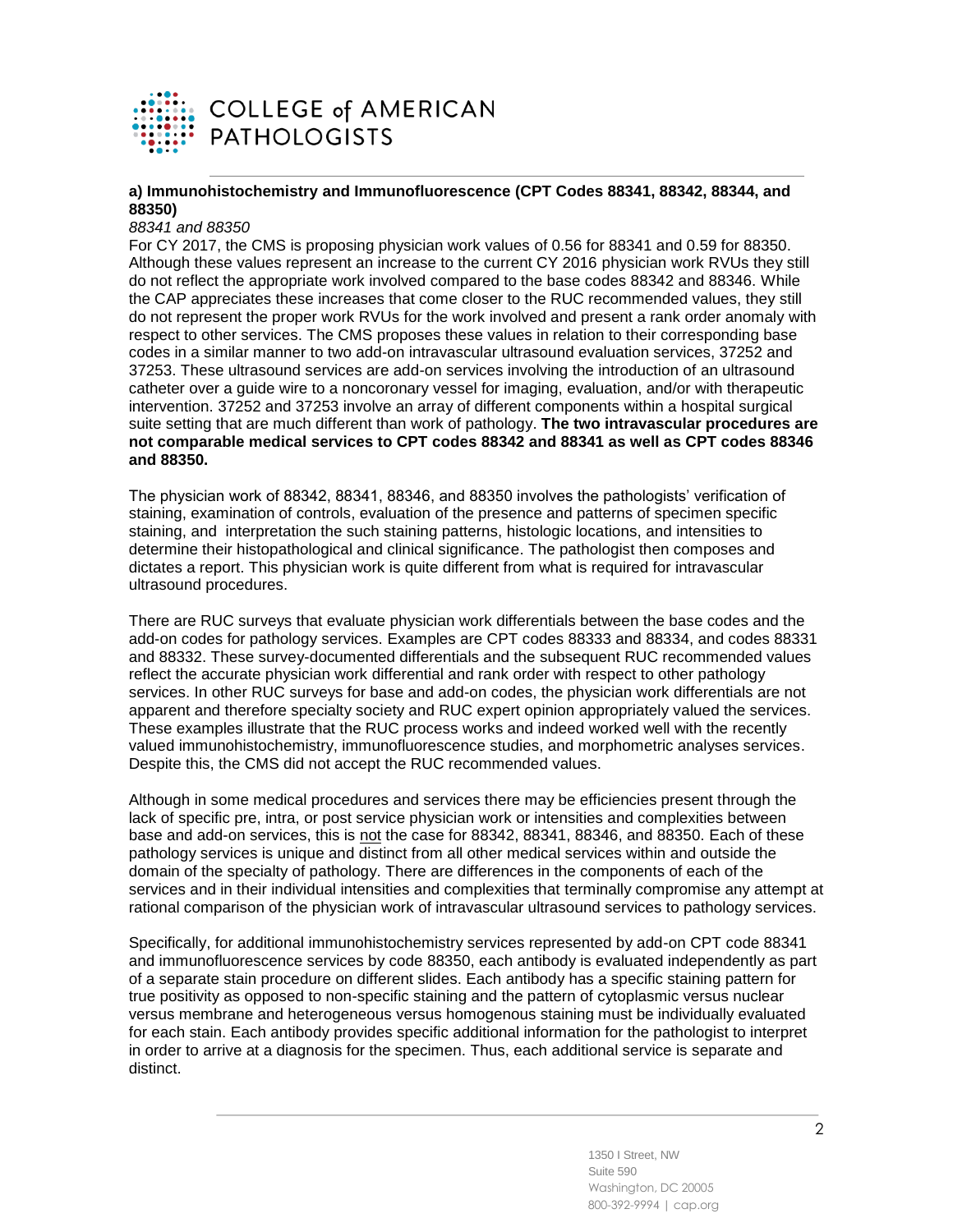

We remind the CMS that the RUC carefully reviewed the survey data to ensure the relativity of CPT code 88341 to other services on the physician fee schedule. The RUC reviewed the survey results from 206 pathologists for CPT code 88341 and determined that the survey 25<sup>th</sup> percentile work RVU of 0.65 appropriately accounts for the work required to perform this service. The RUC noted that although the work is slightly less for the additional single antibody procedure, this add-on service requires the same time as the base code 88342. The physician work difference between base code 88342 and 88341 is miniscule.

In addition, the CMS should also be aware that the most recent CAP physician work survey of 88346 and 88350 received over 50 respondents each. The median physician time differed by only one minute (24 and 23 minutes, respectively). In the typical case, one base code and three add-on codes would be reported. The pathologist would never be reviewing multiple cases simultaneously. The RUC noted that 88350 requires only one minute less to perform than base code 88346 and the survey respondents have placed these services in the proper rank order. The physician work difference between base code 88346 and 88350 is again, miniscule. The RUC's approach of evaluating the actual work associated with each unique base and each unique add-on service is far more accurate, rational, and responsive to the specific circumstances than holding codes equal to a fixed discount from the base code. Applying ratio comparisons and fixed discounts to arrive at a work relative value will continue to create intra-specialty rank order anomalies of physician work RVUs. **The CAP respectfully urges the Agency to accept the RUC recommended work values for 88341 and 88350 of 0.65 and 0.70.**

### **b) Practice Expense – (CPT codes 88341, 88342, 88344, 88360, and 88361)**

In the CY 2017 proposed rule, the CMS states a stakeholder suggested "that an error was made in the implementation of direct PE inputs for code 88341 and several other related codes". The "stakeholder stated that when the CMS reclassified equipment code EP112 (Benchmark ULTRA automated slide preparation system) and EP113 (EBar II Barcode Slide Label System) into a single equipment item, with a price of \$150,000 using equipment code EP112, the equipment minutes assigned to the E-Bar II Barcode Slide Label System should have been added into the new EP112 equipment time. The stakeholder requested that these minutes should be added into the EP112 equipment time; for example, 1 additional minute should be added to CPT code 88341 for a total of 16 minutes."

The CMS seeks comment "whether it would be appropriate to add the former EP113 minutes to EP112". The commenter's suggestion is accurate and consistent with the RUC's most recent recommendations provided to the Agency. **The CAP agrees with the stakeholder and requests finalization of the equipment minutes of EP113 being combined and added into the new EP112 equipment time for CPT codes 88341, 88342, 88344, 88360, and 88361. The CAP urges the Agency to correct the current CY 2016 PE RVUs and PE input data files to reflect this edit to the equipment PE files in the CMS' next quarterly update.**

#### **c) Morphometric Analysis (CPT Codes 88364, 88365, 88367, 88368, 88369, and 88373)** *88364 and 88369*

For CY 2017, the CMS is proposing a physician work value of 0.70 for 88364 and 88369. These values represent an increase to the current CY 2016 physician values. Although the CAP appreciates these increases that come closer to the RUC recommended values, they still do not represent the proper work RVUs for the work involved and present rank order anomalies with similar services. These work RVUs represent 20% discounts from their base code work RVUs of 0.88 for 88365 and 88368. Again, as mentioned above concerning immunohistochemistry and immunofluorescence studies, the CMS' theoretical comparison of these codes to 37252 and 37253 is inappropriate. These are not comparable medical services to CPT codes 88364 and 88369.We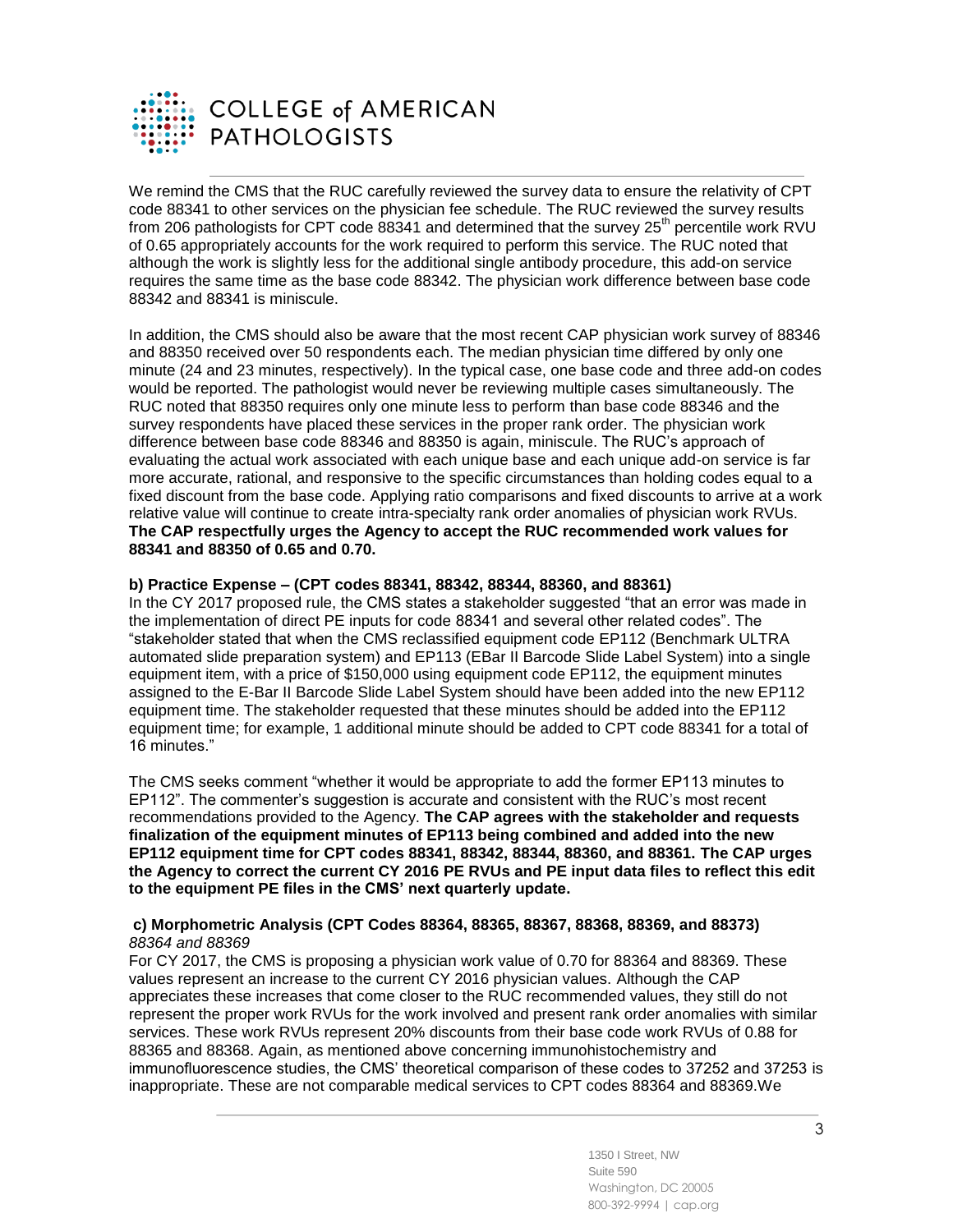

maintain that there can be no rational comparison of intravascular ultrasound services to morphometric analysis, immunohistochemistry, immunofluorescence, or any other pathology service.

There are RUC surveys that indicate physician work differentials between the base codes and the add-on codes for pathology services. Examples are CPT codes 88333 and 88334, as well as codes 88331 and 88332. These surveys demonstrate differentials and the RUC recommended values reflect the accurate differential and rank order with respect to other pathology services. In other RUC surveys for base and add-on codes, the physician work differentials are not apparent and therefore specialty society and RUC expert opinion appropriately values the services. The point is that the RUC process works and it did work well with the recently valued immunohistochemistry, immunofluorescence studies, and morphometric analyses services; however the CMS did not accept the RUC recommended values.

Although in some medical procedures and services there may be efficiencies present through the lack of specific pre, intra, or post service physician work or intensities and complexities between base and add-on services, this is not the case for 88364 and 88369. Each pathology service is unique and distinct from all other medical services within and outside the scope and specialty of pathology. There are several differences in the components of each of the services and in their individual intensities and complexities that preclude any rational comparison of the physician work of intravascular ultrasound services to pathology services.

No pathology add-on service can be presumed to have a discount in physician work from the base service, which is one of the reasons the RUC surveys the base codes as well as the add on codes.. For add-on codes 88364 and 88369 the pathologist is looking at a unique and distinct second probe with an entirely different signal than that of its base coded physician service. In the case of ISH addon services, there is no corresponding interpretive diagnosis previously established when pathologists begin work on the additional single probe stain procedure. When the RUC reviewed these codes they determined that the base codes and the add-on codes require the same time and intensities as their add-on codes; in other words, designation of the second and subsequent services as "add-on's", represents a coding convention, and does not represent an underlying difference in the characteristics of the initial ("base") and subsequent services.

As you recall, the RUC carefully reviewed the physician work survey data to determine relativity of these services and this family. Specifically, the RUC reviewed the survey results for CPT code 88364 and 88369 determined that a work RVU of 0.88, the same as the recommended work RVUs for CPT code 88365 and 88368, appropriately accounts for the work required to perform these add-on services. These two services should be valued the same as their base codes.

#### **The CAP urges the Agency to accept the RUC recommendations for CPT codes 88364 and 88369 with physician work values of 0.88.**

#### *88373*

For CY 2017, the CMS is proposing a physician work value of 0.58 for CPT code 88373. This work RVU represents a 20% discount from its base code work RVU of 0.88 for 88367. The CMS used a theoretical comparison of this code to 37252 and 37253 as discussed above. We maintain, as discussed above, that there can be no rational comparison of intravascular ultrasound services to morphometric analysis, immunohistochemistry, immunofluorescence, or any other pathology service.

For pathology services, it is irrational to assume that second and subsequent services designated by convention as "add-on" services require a reduction in resources relative to the corresponding initial (by convention, "base") service. It is clear that when pathologists perform in situ hybridization add-on services there is no corresponding interpretive diagnosis previously established when their work begins on additional single probe stain procedures, as demonstrated by the RUC process.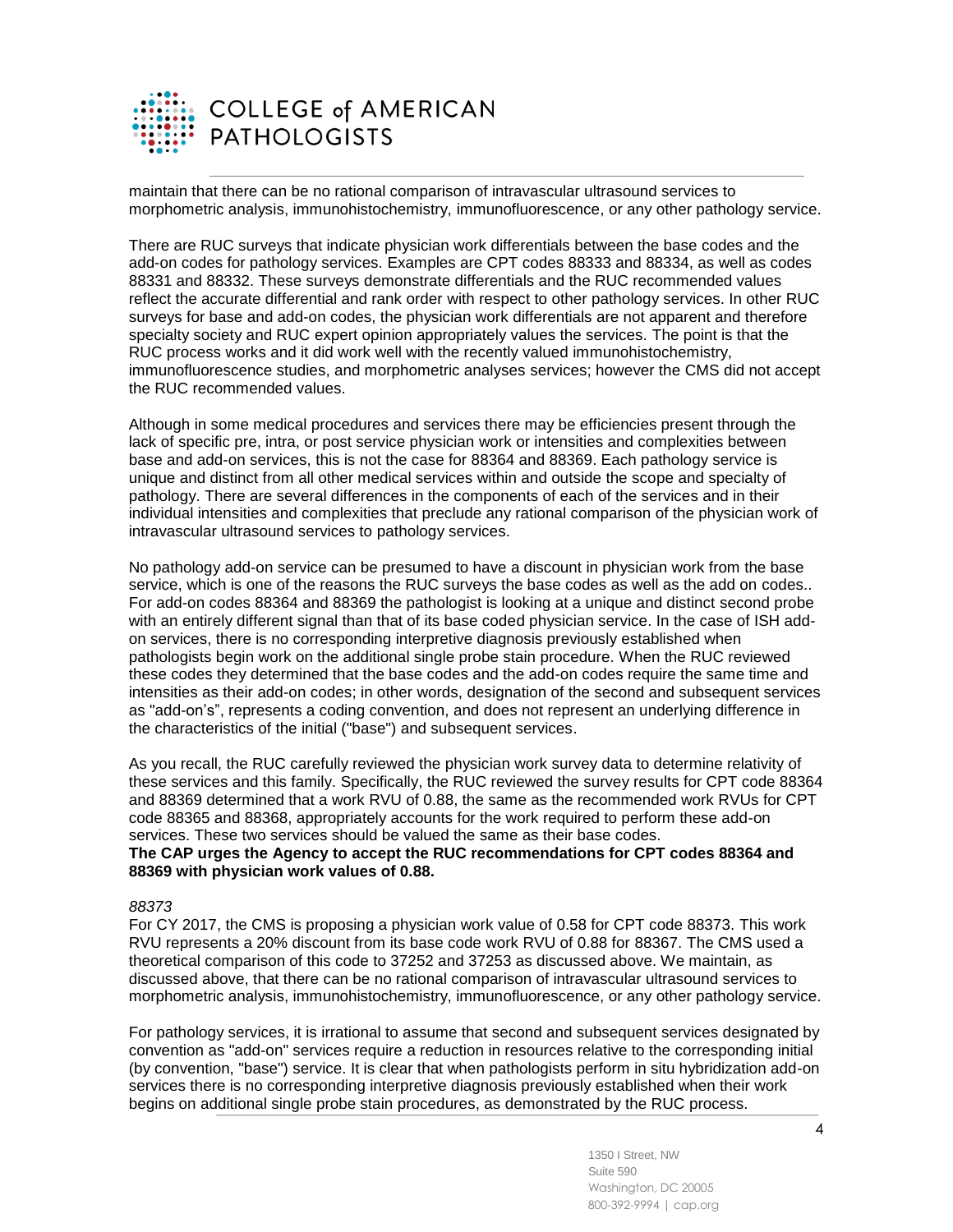

The RUC carefully reviewed the survey data to determine the relativity of this service and this family of services. The RUC agreed that "using computer-assisted technology," as included in the descriptor, does not replace physician work. Computer-assisted technology refers to the computer selecting the images for the pathologist to review. The computer does not establish the distinction between cancer and non-cancer cells. Specifically, the RUC reviewed the survey results for CPT code 88373 and determined that a work RVU of 0.86, the same as the recommended work RVU for CPT code 88367, appropriately accounts for the work required to perform this service. The RUC compared 88373 to 88369 and noted that CPT code 88369 is manual and requires slightly more physician work and time because the physician is scanning the slide on the fluorescent microscope to find the cells of interest that will potentially be evaluated In code 88373, the images that the physician evaluates are selected by the computer; however the images still requires the physician to analyze them and make decisions. **The CAP urges that the CMS adopt the RUC recommended work RVU of 0.86 for CPT code 88373**.

**d) Flow Cytometry Code Interpretation (CPT codes 88184, 88185, 88187, 88188, and 88189)** For CY 2017, the CMS proposes the RUC recommended work RVUs of 0.74 for CPT code 88187, and the RUC recommended work RVU of 1.70 for CPT code 88189. **The CAP agrees with the Agency that these work values be finalized**. In the meantime, the CMS proposes a cross-walked value of 1.20 for CPT code 88188 rather than the RUC recommended value of 1.40. The CAP disagrees with the cross-walked value for several reasons. First, the CMS states that the value was arrived at "by noticing that there were no comparable codes with no global period in the RUC database with intra-service time and total time of 30 minutes that had a work RVU higher than 1.20." This statement is not supported by information found in the RUC database as there are at least 10 such codes, valued over 1.20 RVUs in the 2016 v2 RUC database (1 XXX and 9 ZZZ global codes, ZZZ codes that are add-on codes to XXX codes). These 10 codes range in work value from 1.38 to 2.40 RVUs, with a median of 1.67. Therefore, based on this data, CPT code 88188 could be fairly valued 1.67 RVUs. However, a work RVU of 1.67 for 88188 would disrupt the service's work RVU rank order with CPT codes 88187 and 88189, and such a value would be contrary to the expert opinions of the house of medicine voiced through the RUC deliberative processes.

The Agency should realize that the establishment of physician work values that are higher than others on the fee schedule is not unprecedented. New and revised medical services and procedures are constantly being developed, refined, and should be recognized by the Agency. The establishment of new physician work values reflects the resources utilized to provide them. The CAP disagrees with the logic that led to the Agency's proposed cross-walk of CPT code 88188 to CPT code 88120. Further, it should be recognized that the physician work of CPT code 88120 is much different than that of CPT code 88188. The step by step physician work efforts are completely different, as are their intensities and complexities.

The physician work and complexity of the interpretation of flow cytometric analyses for 9-15 markers is substantially greater than that associated with the service the CMS has proposed, CPT 88120 (Cytopathology, in situ hybridization (eg, FISH), urinary tract specimen with morphometric analysis, 3-5 molecular probes, each specimen; manual). 88120 typically only involves identifying and quantifying a limited subset molecular probes (e.g., FISH probes for chromosomes 3, 7, 17 and 9p21 loss), using two to four color signal enumeration to detect aneuploidy staining of nuclei on slides from isolated cell preparations, usually from morphologically well-characterized specimens. In contrast, with 88188 the pathologist is required to integrate multi-parameter diagnostic information on different cell populations (both abnormal and normal), by assessing cell scatter (size and shape) along with signal intensity and pattern of staining of cell surface markers with antibody reagents using four to six (or more) color fluorescent antibody probes. Typically, to characterize 9 to 15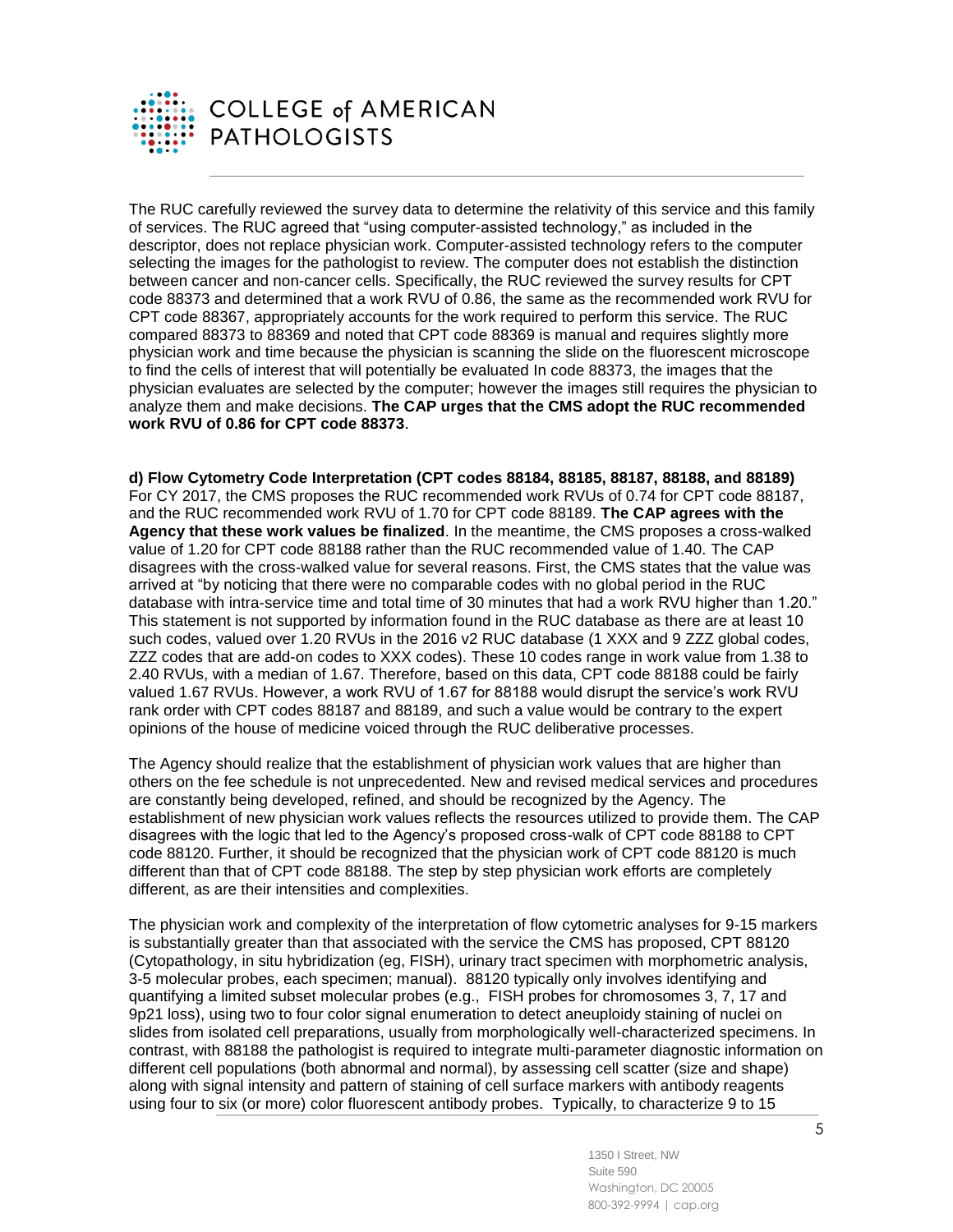

markers in the evaluation of a patient with lymphadenopathy and lymphoma, this means the pathologist will be reviewing and performing comparisons and correlations of between 14 and 24 antibody probes in five or more stained cell preparations (tubes) derived from a single primary patient specimen. The pathologist must perform successive, iterative analyses of 2- and 3 dimensional plots and histograms and re-gating of identified cell populations (based on size, shape, relative staining patterns, signal intensity, etc.) to characterize cell lineage and render a final diagnosis and interpretation.

In addition, the CMS reviewed the work RVU increments between the flow cytometry services from the 25<sup>th</sup> percentile survey results and that of the cross-walked code value. While attending the RUC meeting, the Agency should recall that the specialty originally recommended work values had almost identical increments between the three services (0.60 between 88187 and 88188, and 0.63 between 88188 and 88189); however the median survey results indicated a much greater physician work increment between 88188 and 88189. The final RUC recommendations were based on the physician expertise represented in the RUC process during which the work increments between 88187 and 88188 became more obvious (0.74) than the difference between 88188 and 88189 (0.30). The  $25<sup>th</sup>$ percentile work RVUs also reflected a more pronounced work increment between 88187 and 88188 (0.40) in relation to the work increment between 88188 and 88189 (0.30). The RUC agreed with this relationship and agreed with the cross-walk of CPT code 88346 to code 88187. In addition, if the median survey increment between 88187 and 88188 (0.60) was added to the final value of 88187 the work RVU would be 1.34. However, the  $25<sup>th</sup>$  percentile survey results and the RUC's opinion that there should be a more pronounced increment of work between 88187 and 88188 than for 88188 and 88189 presents validation of the RUC recommended work value of 1.40 for CPT code 88188.

Lastly, when the RUC reviewed the physician work of the flow cytometry services they recognized that, over the last decade, flow cytometric analyses have changed through technological advances that have allowed for an increased interpretative sophistication. It is now typical for the physician to analyze substantially more data than in the past. With the advent of 5, 6, 8, and 10 color flow cytometry, the intensity and complexity of these services have significantly increased. This increased intensity and complexity is reflected in the RUC recommendation for this service, based on additional physician work associated with technological changes, time, and intensity. The RUC recommended work RVU for 88188 is based on survey results from 82 practicing pathologists from a random survey. The RUC recognized the difference in physician time from the initial work survey performed 12 years ago and understood that technological advances had reduced the physician time and work for these services. The RUC agreed with the specialty's survey effort, comparisons of the key reference services and the recommendation of the 25<sup>th</sup> percentile survey results which reflected a 17% decrease in the physician work value from its current value. **The CAP urges the Agency to accept the RUC recommended physician work value of 1.40 for CPT code 88188.**

# **e) Flow Cytometry Interpretation– CPT Coding**

In the proposed rule discussion on CPT codes 88184 and 88185 which describes the technical component of flow cytometry services, the agency states that the coding for these two procedures may inhibit accurate valuation as CPT code 88184 describes the first marker for flow cytometry, while CPT code 88185 is an add-on code that describes each additional marker. The CMS further indicates that it may be more accurate to have a single CPT code that describes the technical component of flow cytometry on a per-patient case basis.

The CAP understands that there are stakeholder concerns with the undervaluation of these services. To that end the CAP remains engaged with stakeholders in discussions and reviewing all coding solutions for flow cytometry. The current structure allows for the capturing of the increased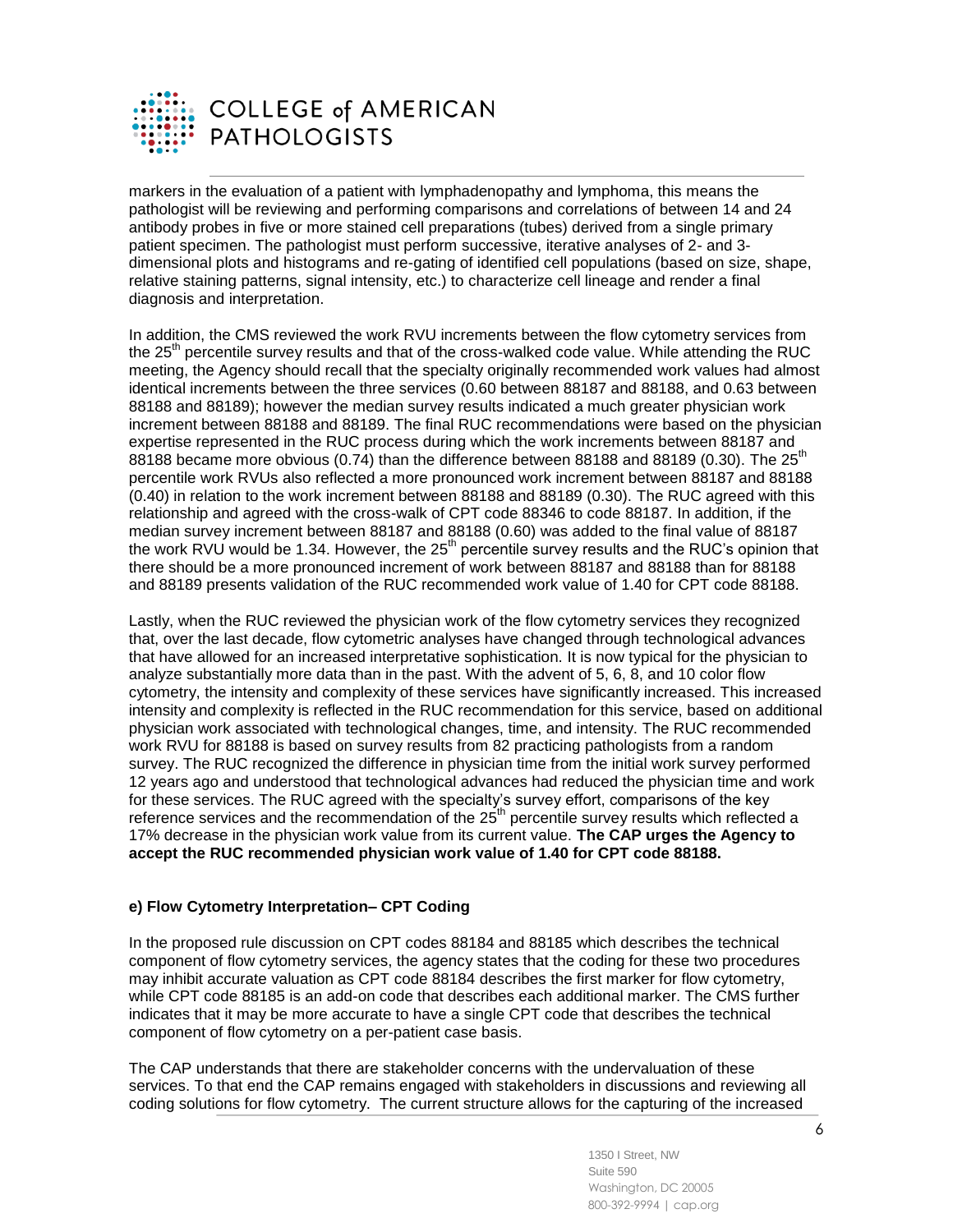

cost of each additional marker. We are concerned that the current technical component valuation as proposed by the CMS in this rule does not accurately reflect costs associated with these services (see 1.f below), and therefore we are additionally concerned that a coding structure change may exacerbate the undervaluation of these services. The RUC has reviewed these services twice in the last two years, which, when combined with practice expense edits made by the CMS, has resulted in substantial decreases in the practice expense relative values. Those reviews together with further reductions made by the CMS have resulted in substantial decreases in the practice expense relative values. Any additional change revaluation or coding change would be premature and potentially disruptive to the marketplace. When and if a revised coding structure is deemed appropriate, the CAP and other stakeholders will proceed to work with the AMA CPT processes as appropriate. At this time, the CAP remains engaged with other stakeholders in reviewing this issue.

## **f) Flow Cytometry Practice Expense Inputs (CPT codes 88184 and 88185)**

On pages 46251-2 and again on Table 25 starting on page 46354 of this proposed ruling, the CMS discusses a number of refinements to the direct practice expense inputs of CPT codes 88184 and 88185 from what the specialty societies and the AMA RUC recommended. The CAP specifically comments on each of these refinements below:

- **Code 88184**: The CMS proposes to refine the time for the printer, dye sublimation (photo, color) from 5 minutes recommended by the RUC to 2. **CAP Comment: We disagree with the proposal and urge the Agency to accept the RUC recommended time**: For flow cytometry services the dedicated equipment time for the printer, dye sublimation (photo, color) (ED031) printing is not performed all at one time. The cytotechnologist works with the cytometry analytics software to analyze the data generated from the service, then reviews the histograms and gating with the pathologist where they meticulously select what exactly to print out. Typically, 25-30 pages of information and data are printed over at least a 5 minute time span. The printer waits for each group of information and data to be selected by the cytotechnologist and pathologist to be printed. The wait time was never included in the 5 minutes but should have been, as the equipment item cannot be used for any other patient service or case at that time. This time cannot be linked directly to one particular clinical labor task line.
- **Code 88184**: The CMS proposes to refine the time for the lab technician (L033A) to enter data into the laboratory information system, multiparameter analyses and field data entry, complete quality assurance documentation from 4 minutes recommended by the RUC to 0. **CAP Comment: We disagree with the proposal and urge the Agency to accept the RUC recommended time:** These tasks are the standard of care for reporting the results into the laboratory information system (LIS) of this service and assistance to the physician regarding quality assurance. These tasks must be performed for each individual patient case. The results are manually entered as there is no automated interface capable of performing this function. The laboratory technician carefully reviews, andchecks the information, then enters the reporting results into the LIS 4 minutes for this task is very typical.
- **Code 88184**: The CMS proposes to refine the time for the lab technician (L033A) to Clean room/equipment following procedure (including any equipment maintenance that must be done after the procedure) from 2 minutes recommended by the RUC to 1. **CAP Comment: We disagree with the proposal and urge the Agency to accept the RUC recommended time**: Time for this task is allocated over entire patient case. 88184 is billed once per case. It is typical and critical to clean the equipment between patient cases. The laboratory technician cleans the equipment and workspace thoroughly by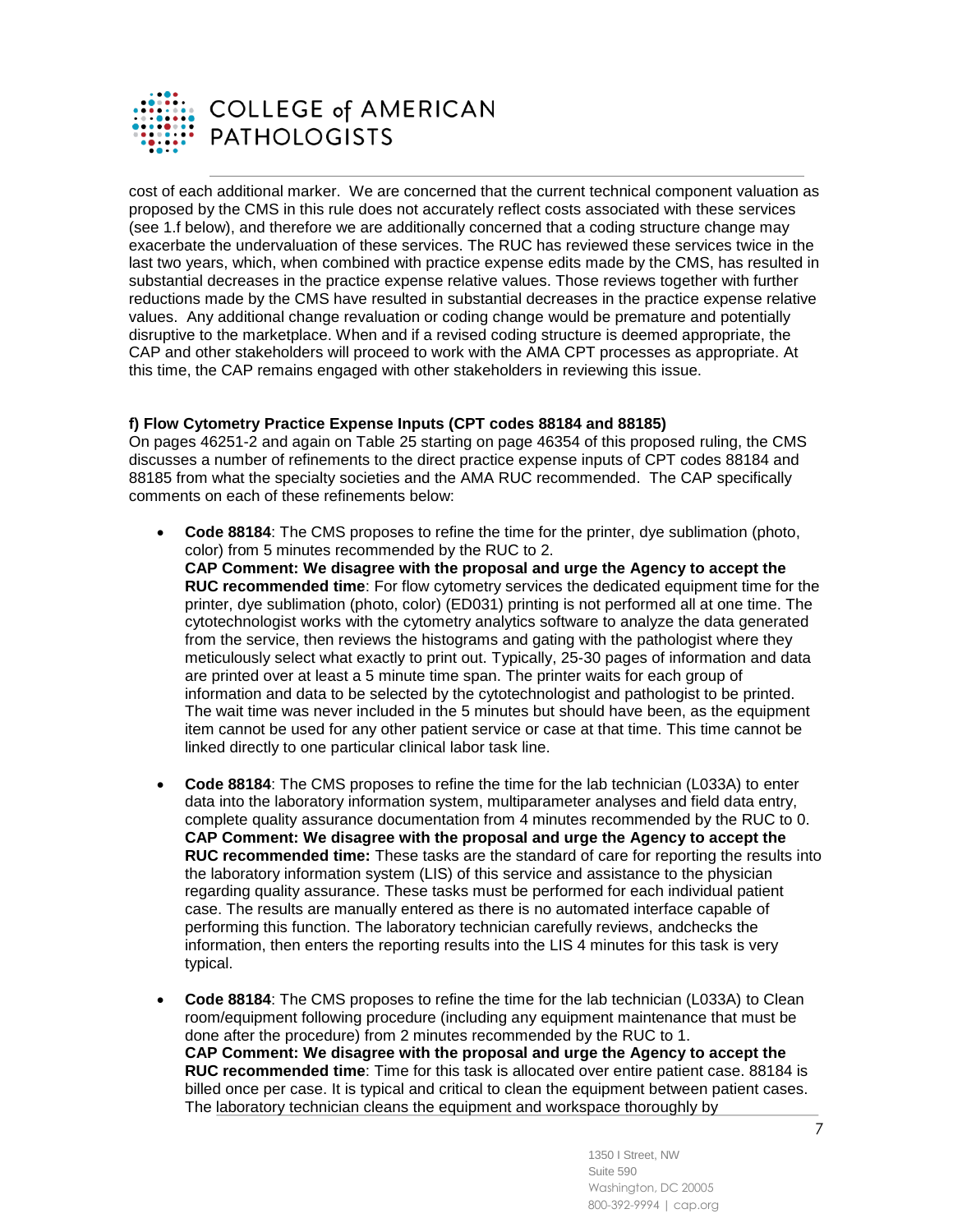

**COLLEGE of AMERICAN PATHOLOGISTS** 

decontaminating (purging) the equipment and work bench surfaces. Decontamination eliminates any patient case carryover. Waste management after the procedure is the responsibility of the laboratory technologist as well. The equipment instruments and work areas are also cleaned at the end of the shift and throughout the day.

- **Code 88184**: The CMS proposes to refine the time for the Cytotechnologist (L045A) to load specimen into flow cytometer, run specimen, monitor data acquisition, data model, and unload flow cytometer from 10 minutes recommended by the RUC to 7. **CAP Comment: We disagree with the proposal and urge the Agency to accept the RUC recommended time:** These services are more complex than 88182. 88182 is a different patient service than flow cytometry immunophenotyping services captured by CPT codes 88184-88189. Comparison to 88182 is not appropriate as 88184 uses 4-6 color channel instruments, while 88182 uses 1-2 channels. The time it takes for data capture, data modeling, data acquisition, and computational analysis is substantially longer for 88184 than for 88182. Time here is also associated with flow cytometry analytics software. 10 additional minutes for 88184 and 2 additional minutes for 88185 are necessary for the cytotechnologists' use of this software. The more colors that are run, the more complicated the profiles become and the more difficult and time consuming it is to evaluate the data.
- **Code 88184**: The CMS proposes to refine the time for the Cytotechnologist (L045A) to Print out histograms, assemble materials with paperwork to pathologists from 5 minutes recommended by the RUC to 2.

**CAP Comment: We agree with the proposal:** If the time it takes the cytotechnologist to determine which histograms to print is subtracted, then we can agree on 2 minutes.

- **Code 88184**: The CMS proposes to refine the time for the Cytotechnologist (L045A) to Instrument start-up, quality control functions, calibration, centrifugation, maintaining specimen tracking, logs and labeling from 15 minutes recommended by the RUC to 13. **CAP Comment: We disagree with the proposal and urge the Agency to accept the RUC recommended time:** Comparison to 88182 is not appropriate, which uses older/simpler technology. 88184 uses 4-6 or more color channels, while 88182 uses 1-2 channels. CMS lowered the time for this task by comparing it to this other pathology service, but these tasks are unique to this service. The time allocated to these tasks is allocated over the entire typical patient case. They should not be assimilated into or assumed to take the identical time as other services. Standardizations were applied incorrectly as this service uses different kinds of equipment and therefore the time is longer.
- **Code 88184**: The CMS proposes to refine the quantity of medical supply SL186 antibody, flow cytometry (each test) from1.6 recommended by the RUC to 1.0. **CAP Comment: We disagree with the proposal**: It is standard of practice to use a single antibody (such as CD45 or CD19) multiple times during the flow analysis, however, each antibody or marker can only be billed once per analysis. The use of a single antibody is needed multiple times for gating and comparative expression analyses to other markers analyzed and is integral to the process. Multiple use of such antibodies are not reportable or billable, but are essential to the overall analysis and interpretation of results and, as such, are necessarily part of the total cost for each 88184 procedure performed. Consultation with numerous stakeholders indicate 1.6 aliquots of antibody reagent are typically used for each reported and billed marker. The quantity of 1.6 antibodies per billed marker was derived from 2015 data from a survey of experts performing these services at multiple facilities, laboratories, and with different protocols [based on a typical flow cytometry panel consisting of 24 markers].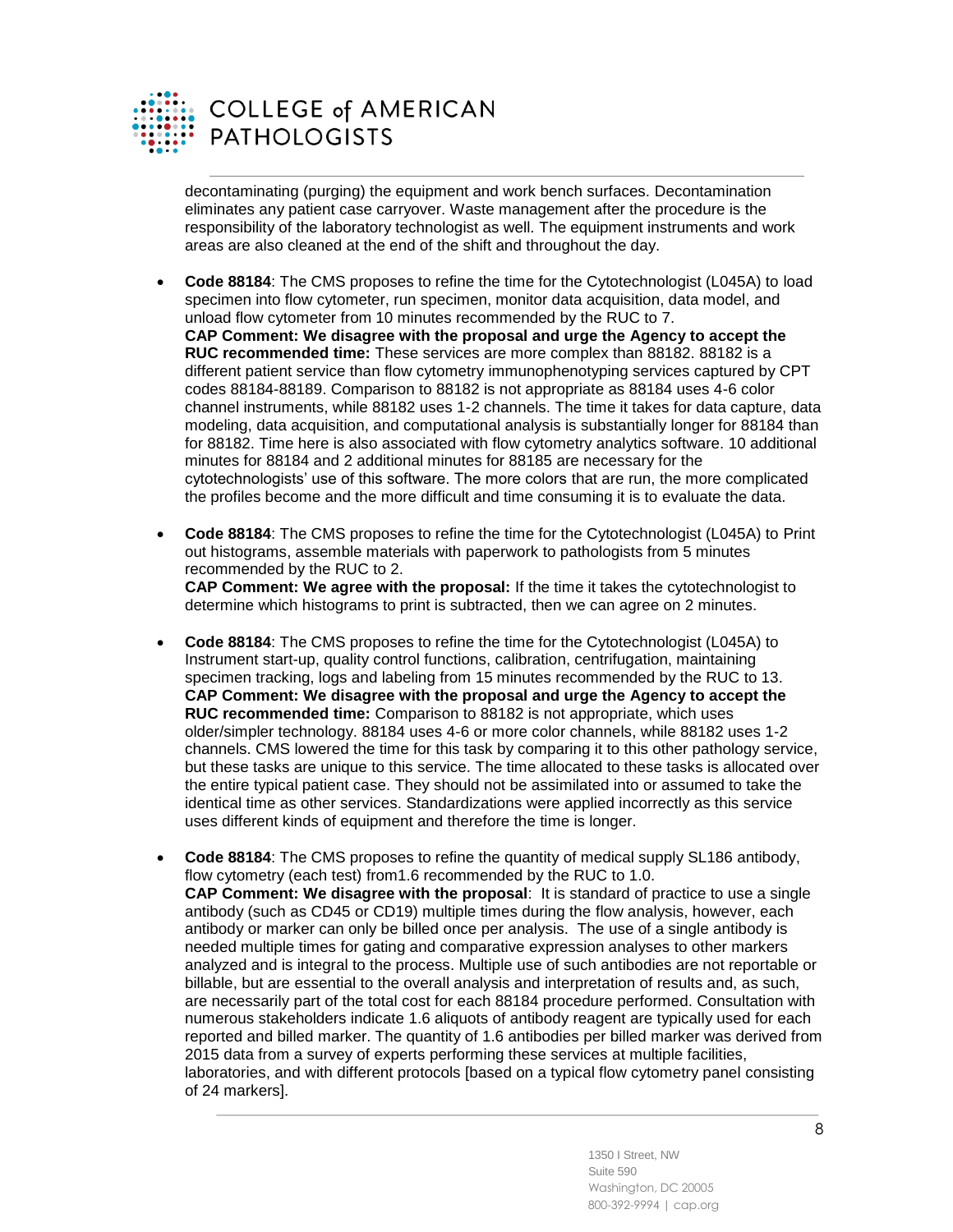

- **88184-88185**: We thank the CMS for adopting the RUC's recommendation to include use of flow cytometry analytics software as a dedicated practice expense for this procedure. **We urge the CMS to finalize its proposal.**
- **Code 88185**: The CMS proposes to refine the time for the printer, dye sublimation (photo, color) from 5 minutes recommended by the RUC to 2. **CAP Comment: We disagree with the proposal and urge the Agency to accept the RUC recommended time:** For flow cytometry services the dedicated equipment time for the printer, dye sublimation (photo, color) (ED031) printing is not performed all at one time. The cytotechnologist works with the cytometry analytics software to analyze the data generated from the service, then reviews the histograms and gating with the pathologist where they meticulously select what to print out. Typically, 25-30 pages of information and data are printed over at least a 5 minute time span. The printer waits for each group of information and data to be selected by the cytotechnologist and pathologist to be printed. The wait time was never included in the 5 minutes but should have been, as the equipment item cannot be used for any other patient service or case at that time. This time cannot be linked directly to one particular clinical labor task line.
- **Code 88185**: The CMS proposes to refine the time for the lab technician (L033A) to enter data into laboratory information system, multiparameter analyses and field data entry, complete quality assurance documentation from 1 minute recommended by the RUC to 0. **CAP Comment: We disagree with the proposal and urge the Agency to accept the RUC recommended time:** These tasks are the standard of care for reporting the results into the laboratory information system (LIS) of this service and assistance to the physician regarding quality assurance. These tasks must be performed for each individual patient case. The results are manually entered in most facilities, as there is typically no interface capable to perform this function. The laboratory technician carefully reviews, double checks the information, and enters the reporting results into the LIS. 1 minute for this task very typical for 88185.
- **Code 88185**: The CMS proposes to refine the medical supply SL089 Lysing reagent (FACS) from the RUC recommended 3 ml to 2 ml.

**CAP Comment: We disagree with the proposal and urge the Agency to accept the RUC recommended quantity**: The CMS proposed to maintain the quantity of the "lysing reagent" supply (SL089) at 2 ml for CPT Code 88185, which it derived from the allocation of 50-55 ml across 24 markers. Based on a high level review, the CAP acknowledges that the current Medicare data shows that a patient case of 24 markers is typical, but this result ignores certain deeper and relevant pieces of information. First, an analysis of the 2014 Medicare 5% Sample Carrier Database showed that over 50% of individual providers typically bill fewer markers per patient case. These providers are generally smaller and see fewer annual cases than the larger flow cytometry laboratories that typically analyze and bill more than 20 markers per case. A patient case of fewer than 20 markers and 50ml of lysing reagent would require more than 2ml per marker. Therefore, reducing the ml of lysing reagent from 3ml to 2ml would harm more than half of all providers that perform flow cytometry, and drive these providers to consider ceasing their flow cytometry services. Second, the CAP posits that when the flow TC codes (88184, 88185) are performed by a reference lab and the PC interpretation (88187, 88188, and 88189) are performed by a pathologist, it is often billed as part of either Inpatient DRG, Hospital OPPS, or client billed. This additional data will have an effect on the typical number of markers billed per case that should be taken into account.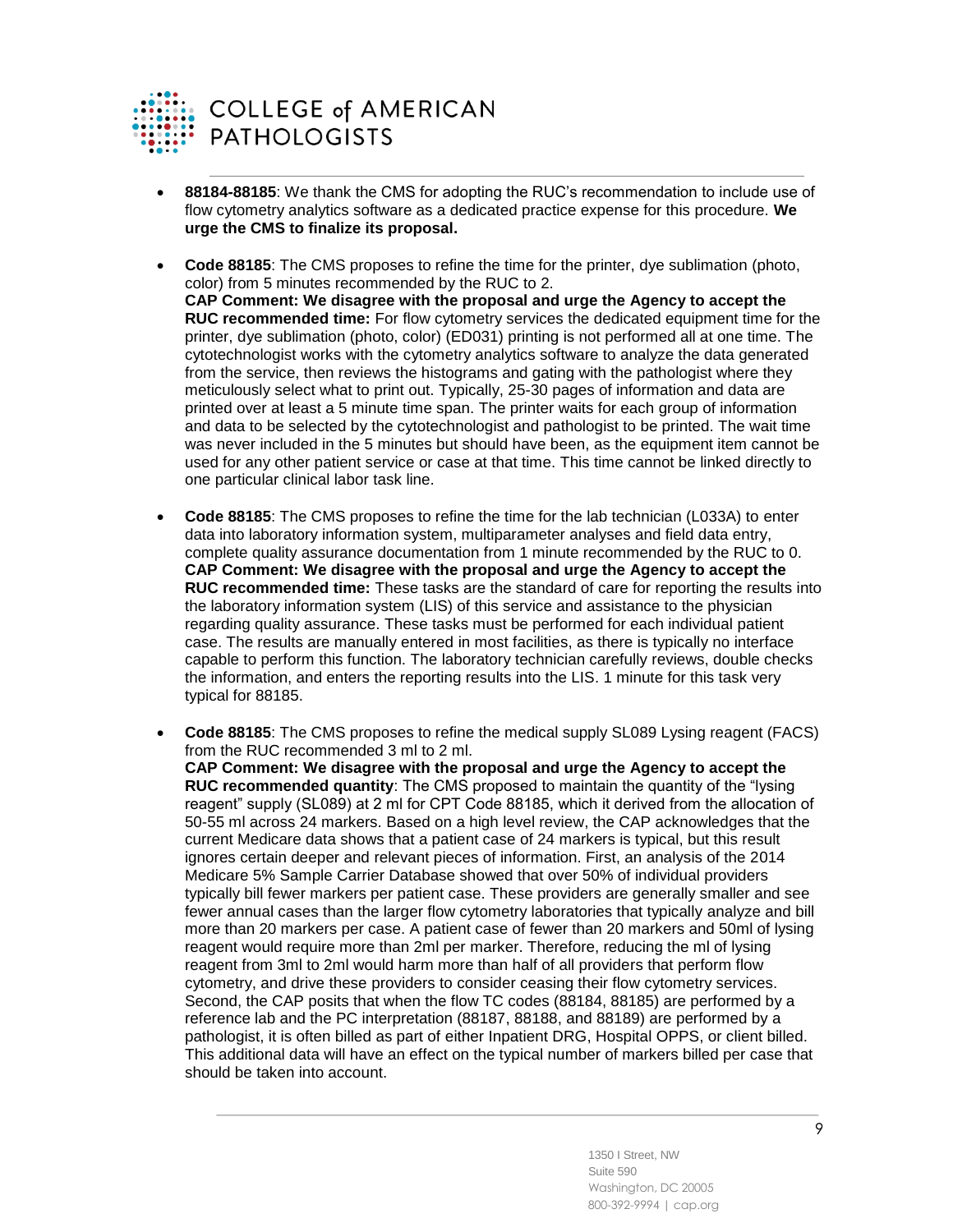

**COLLEGE of AMERICAN PATHOLOGISTS** 

 **Code 88185**: The CMS proposes to refine the quantity of medical supply SL186 antibody, flow cytometry (each test) from1.6 recommended by the RUC to 1.0. **CAP Comment: We disagree with the proposal and urge the Agency to accept the RUC recommended quantity:** It is standard of care to use a single antibody multiple times for gating and comparative expression analyses of different antibodies. The use of these antibodies multiple times are currently not reported or allowed as billable. The research studies indicate 1.6 aliquots of antibody reagent are typically used for each reported and billed marker. The quantity of 1.6 antibodies per marker was derived from 2015 data from a survey of experts performing these services at multiple facilities, laboratories, and with different protocols.

## **g) Microslide Consultation (CPT codes 88321, 88323, and 88325)**

On Table 23 – Proposed CY 2017 Work RVUs for New, Revised and Potentially Misvalued Codes, the CMS proposes to accept the RUC recommendations for physician work for microslide consultation codes 88321, 88323, and 88325. **The CAP agrees and requests that the Agency finalize the RUC recommended physician work values for these codes.**

On page 46254, the CMS states that in "the CY 2016 PFS final rule with comment period, we finalized our proposal to remove any of the inputs for clinical labor, supplies, and equipment for CPT code 88325. … After further discussion with pathologists and consideration of comments received, we have been persuaded that slide preparation does take place in conjunction with the service described by CPT code 88325. In the RUC recommended direct PE inputs from the January 2016 meeting, the lab or, supplies, and equipment inputs related to slide preparation were added once again to CPT code 88325". The Agency proposes to accept these restorations related to slide preparation without refinement. **The CAP agrees with the Agency and requests that these direct inputs be finalized for CY 2017. In addition, the CAP urges the Agency to correct the current CY 2016 PE RVUs and PE input data files to reflect this edit in the current CY 2016 PE RVUs and PE inputs data files in CMS' next quarterly update.**

The CMS proposes on table 25, page 46357, to refine the time for assembling and delivering slides with paperwork to to the pathologists. The CMS states that this clinical labor task is redundant with another clinical labor task. This is not the case for 88321, this is a necessary step in providing this service. This was accidently left off of the April 2014 RUC recommendation for 88321. The CMS had added a minute for 88321 into the direct inputs and now have proposed to take it out. This is not a redundant task and what the CMS claims it is redundant with is not explained in the proposed ruling. If this task is eliminated, the CAP recommends 1 minute for "Complete workload recording logs. Collate slides and paperwork. Deliver to pathologist." **The CAP urges the CMS not to refine the clinical labor time for 88321 for assembling and delivering slides with paperwork to the pathologists.**

### **Please see the attached practice expense refinement spreadsheet for additional CAP comments.**

# **h) Prostate Biopsy, Any Method (HCPCS Code G0416)**

For CY 2017, the CMS proposes a physician work value for HCPCS code G0416 of 3.60 based on a "intra-service time ratio between HCPCs code G0416 and CPT code 88305". The math is as follows:  $((120/25) \times 0.75) = 3.60$ . As further support, the Agency also lists using the intra-service work per unit of time of CPT code 88305 multiplied the cross-walked 120 minutes from CPT code 88305 (120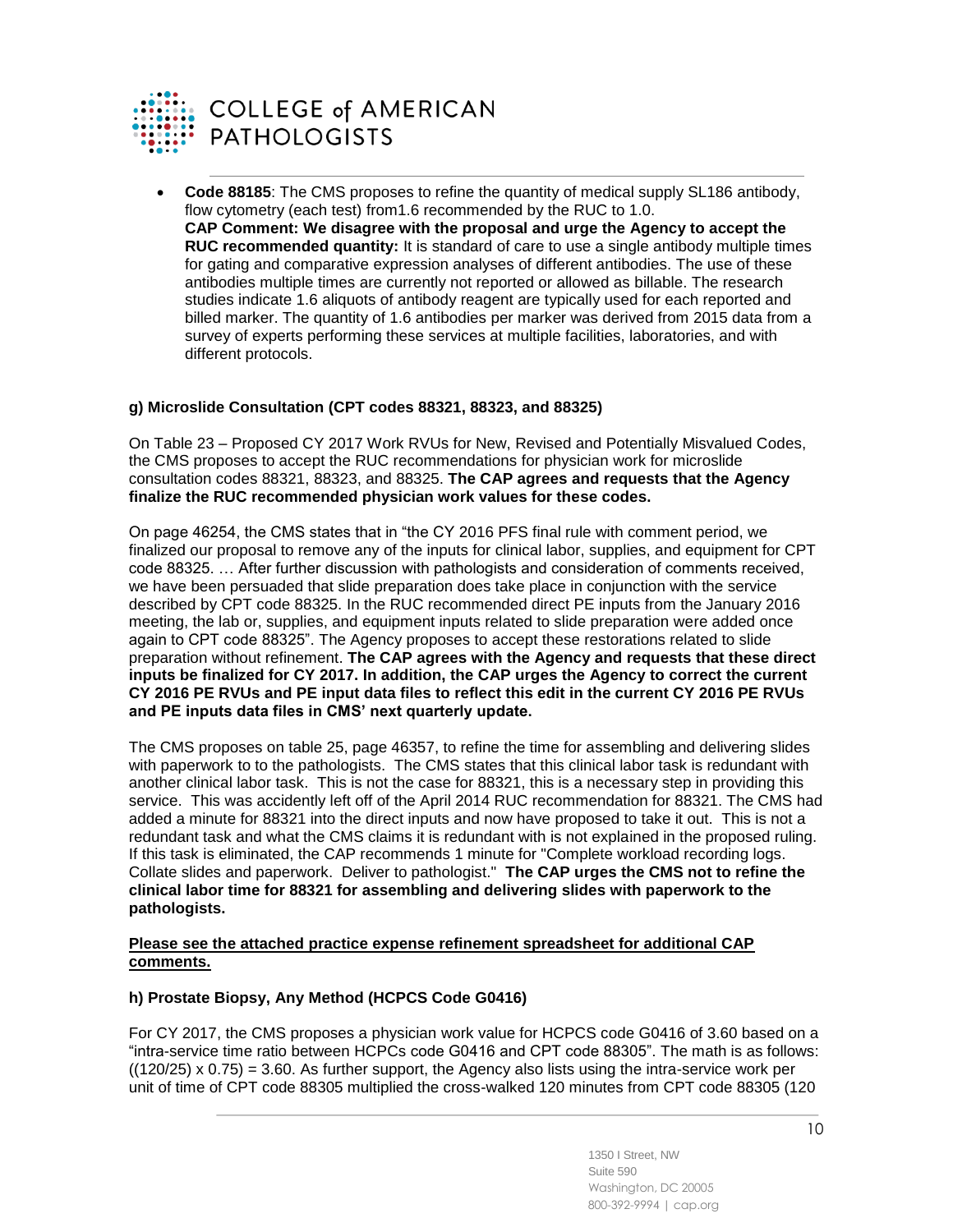

## X 0.03) = 3.60. **The CAP does not agree with the CMS formulaic approach of multiplying time by intensity to arrive at a value for this code.**

The RUC valued HCPCS code G0416 through agreement of the presented cross-walk methodology and compelling evidence. The CAP would also like to remind the Agency that the RUC agreed with the compelling evidence presented by the specialties and that the work of G0416 may involve the examination of 20-60 or even more specimens. The CAP urges the Agency to discard its formulaic approaches to value the physician work and adopt the proven RUC's methodologies of physician surveys, expert panel opinions, cross-walks, and magnitude estimation. **The CAP urges the CMS to accept the RUC recommended physician work value of 4.00 for HCPCS code G0416.**

### **i) Practice Expense Medical Supplies for Eosin**

The CAP acknowledges that Eosin used in histology labs is now typically purchased as a premade solution and measured in milliliters. Eosin is no longer typically mixed in the lab from powder.

### **j) Cytopathology fluids, Washings or Brushings and Cytopathology Smears, Screening, and Interpretation (CPT codes 88104, 88106, 88108, 88112, 88160, 88161, and 88162)**

The CMS proposes to refine the clinical labor time for 1) ordering, restocking, and distributing specimen containers, slides, and requisition forms, and 2) recycling xylene from the stainer equipment, for codes 88104-88162 to zero from the RUC recommended times. The proposal lists that these are considered forms of indirect practice expense. Indirect practice expense costs are identified from indirect practice expense surveys that were conducted by the AMA several years ago. The CMS does not list the question on the survey where these costs are captured in the CMS' methodology. These costs are differentiated by pathology service type as they are unique. The CAP maintains that these tasks are direct expenses as they are variable based on the volume of these services. The RUC recommended times were calculated from directly attributable time based on the quantity of specimens typically provided from a typical laboratory. **The CAP urges the CMS not to refine the time for these two clinical labor tasks but to accept the RUC recommended times of 1) 0.5 minutes for ordering, restocking, and distributing specimen containers, slides, and requisition forms, and 2) recycling xylene from the stainer equipment for CPT codes 88104, 88106, 88108, 88112, 88160, 88161, and 88162.**

The CMS proposes to refine the equipment time for EP038 – solvent recycling system from 2 minutes to 0. The time for recycling xylene is a variable direct expense based on the volume of these services. This is a calculated time directly attributable to the quantity of specimens typically provided from a typical laboratory and was not captured in the indirect practice expense cost survey to our knowledge. The CMS does not list the question on the indirect expense survey that captures these costs. **The CAP urges the CMS not to refine the time for EP038 and urges the Agency to accept the RUC's recommended time of 2 minutes for CPT codes 88104, 88106, 88108, 88112, 88160, 88161, and 88162.**

Due to comments clarifying batch size for codes 88108 and 88112, the CMS proposes to restore the quantity of 0.2 for the gloves (SB022), gowns (SB027), and eye shields (SM016) associated with these services. **The CAP agrees with these changes to the quantities of these supplies which are consistent with the most recent RUC recommendations for these services. The CAP requests the Agency to finalize these specific practice expense supply edits for codes 88108 and 88112 for CY 2017.**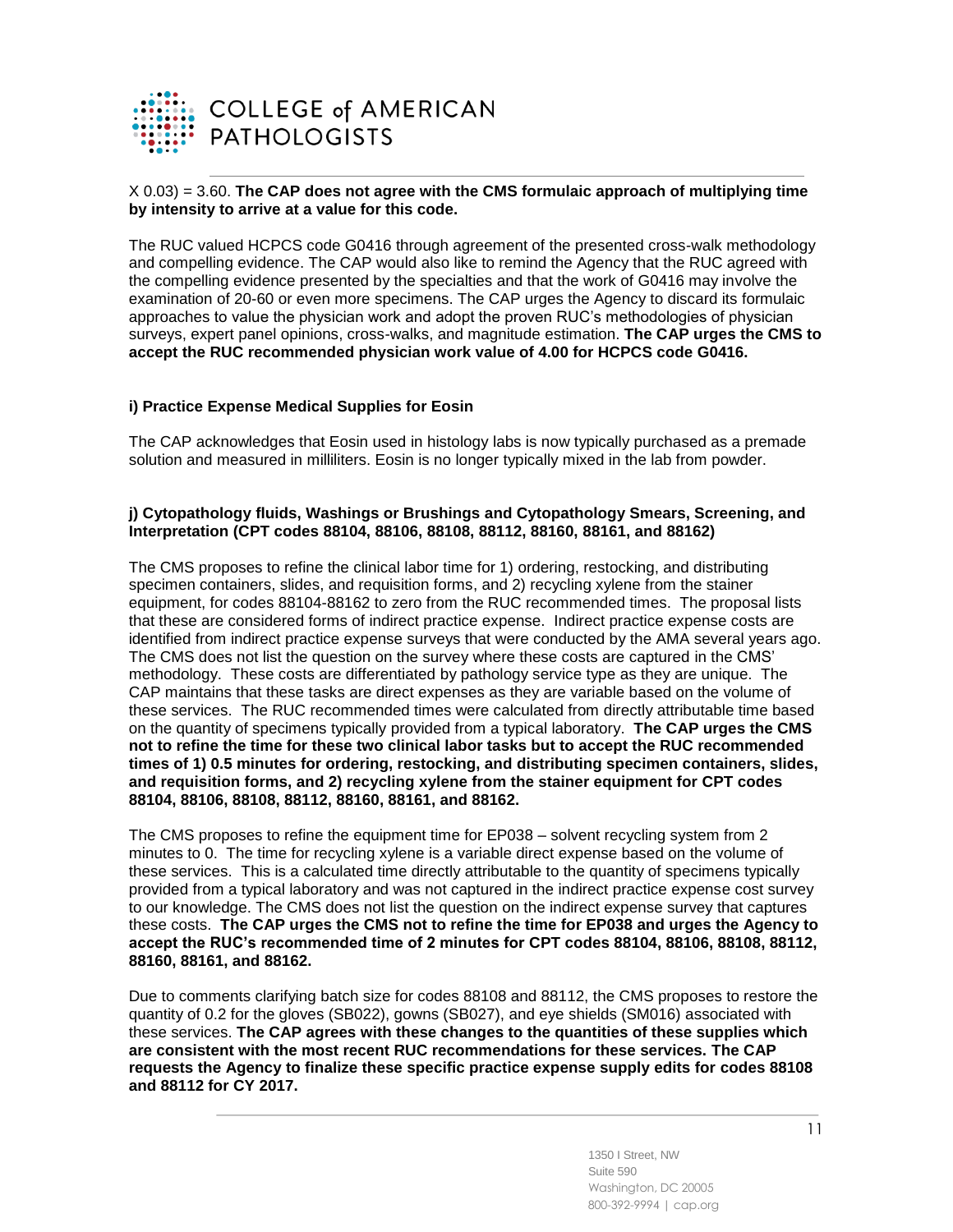

### **Please see the attached practice expense refinement spreadsheet for additional CAP comments.**

## **k) Updates to Prices for Existing Direct PE Inputs**

In CY 2017, the CMS is proposing to update the price of the Antibody Estrogen Receptor monoclonal (SL493). Specifically, the CMS received information including three invoices regarding the SL493 supply. Based on this new information, The CMS is proposing to price this item at \$14.00 per test which is the average price of the invoices that were received. **The CAP supports the CMS proposal to price supply SL493 at \$14.00 per test. The CAP urges the CMS to finalize this pricing in the Final Rule.**

## **2) Standardization of Clinical Labor Tasks, Pathology Clinical Labor Tasks**

As the CMS and the AMA RUC continue to increase the transparency of the information used to set PE RVUs, the CAP has several concerns about the standardization of pathology clinical labor tasks and the use of the clinical labor time in the assignment of equipment minutes. Although the CAP agrees that there may be some instances where it would make sense to compare clinical labor times for activities associated with services across the PFS, it would not make sense in many other situations. For pathology services and other services and procedures paid under the PFS, the standardization of clinical labor tasks across services and across specialties presents significant challenges. For example, the process and time required to clean a room or workspace for a standard evaluation and management service, a partial ostectomy, a colonoscopy, or nerve teasing preparations are vastly different and the standardization of these tasks is unrealistic. Blanket standardizations such as these will disrupt the relativity of the direct PE inputs on the PFS. Standardization of clinical labor tasks within specialties can be easy for some and still be challenging for others. Within the specialty of pathology, the CAP is concerned that the CMS still has neglected to consider issues such as the inherent nature and processes of the particular specialized service, the block, the batch size, or add-on service status that determines the accurate resources required for the PFS resource based PE methodology to properly function.

Each pathology service has its own unique processes that utilize specialized medical supplies and equipment. **Generally speaking, clinical labor tasks with the same description may or may not be comparable across different pathology procedures.** The CAP maintains that standardization of clinical labor tasks for pathology services across all services is inappropriate and will result in rank order anomalies in the PE inputs unless careful consideration is made through specialty society input and RUC review. Therefore, the six standardized times of pathology clinical labor tasks on Table 6 (page 46176), **that have not been** specifically addressed with specialty input and RUC reviewed should be eliminated across all pathology services. The RUC's deliberative process agreed upon clinical labor task times for all of the codes containing those tasks on Table 6. These clinical labor times should be applied to the direct PE inputs for CY 2016 and beyond. **The CAP urges the Agency to remove the standard times for clinical labor tasks associated with pathology services on Table 6 on page 46176, and revert the times for these tasks to the RUC recommended times.**

### **3) Technical Corrections to the Direct PE Input Database for CY 2016**

The CAP lists the following possible errors in the existing CY 2016 direct PE input files. The CAP believes that in the following instances, the CMS standardized specific clinical labor tasks within the PE direct inputs in error based on proposed, not finalized, clinical labor standardizations that were listed on Table 6 - Standard Times for Clinical Labor Tasks Associated with Pathology Services on